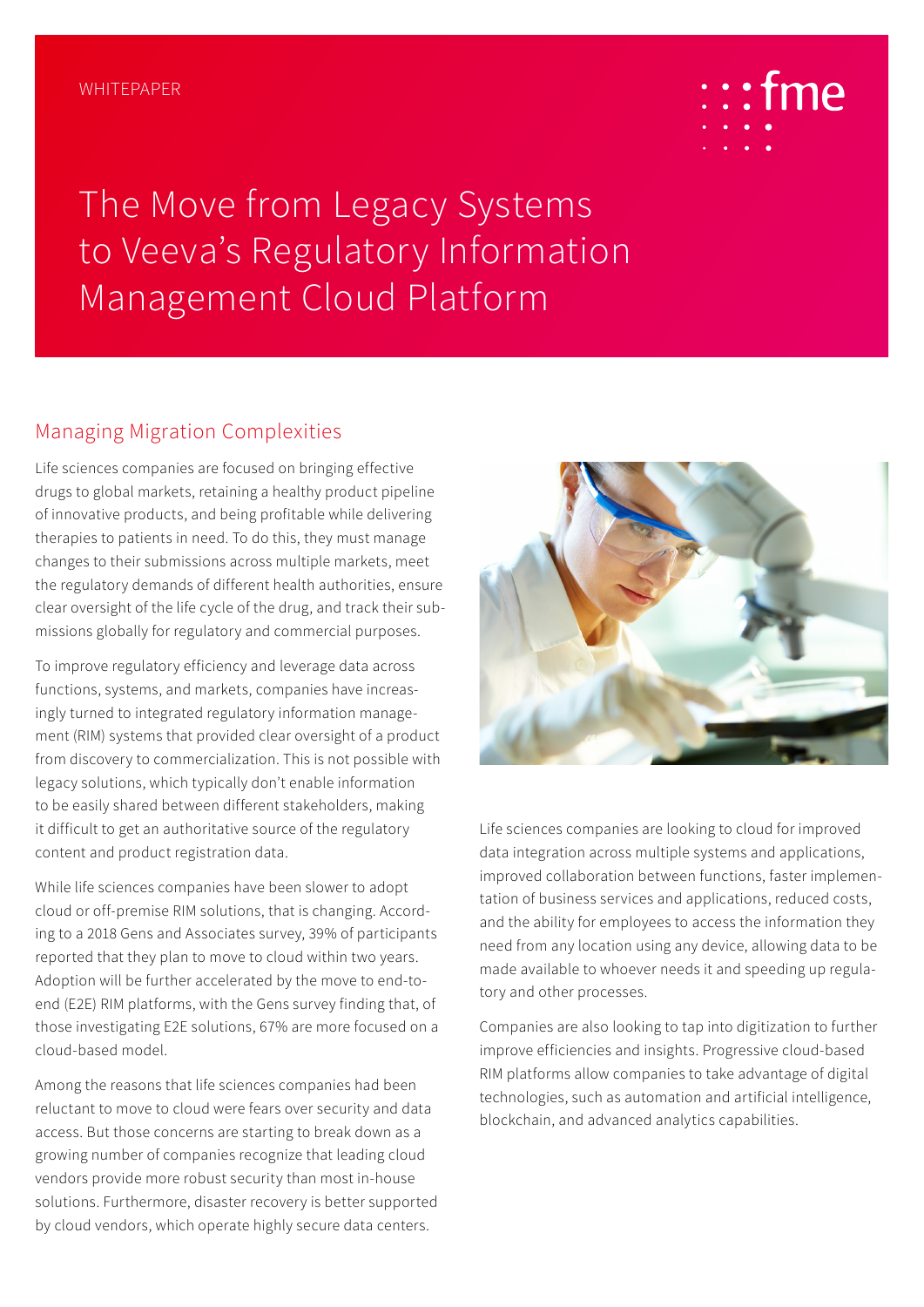## Veeva a Leader in the RIM Charge

In recent years, Veeva has emerged as a leader in the RIM space, with a rapidly growing number of life sciences companies adopting applications in Veeva Vault RIM. Veeva is highly regarded in the Gens & Associates satisfaction ratings and innovation index and is respected for its commitment to making product enhancements based on client feedback.

As a certified Veeva Services partner, fme helps companies that plan to move from legacy systems to the Veeva Vault so they can more seamlessly manage their data migration. Clients benefit from fme's certification in the following ways:

- Access to Veeva Product Support Portal, best practices and methodologies and client searchable database
- Early access to newly released education sessions, including preview webinars.
- The ability to tap into fme's expert team that is not only familiar with the Veeva RIM system but can introduce processes and train teams in order to drive user adoption.

# The fme 5-Step Approach to Migrations

The transition from legacy on-premise solutions to Veeva Vault undoubtedly will benefit life sciences organizations; however, they must first deal with the complex issue of data migration. When moving large volumes of documents from many different sources – clinical, medical, safety, regulatory, marketing, and so on – problems such as data complexity, data corruption, and data validation can weigh down a migration project and derail projects if not properly planned for and managed.

## 5 Steps to Migration Success:

- **Analyze and extract**: Assess the source data and the target system's structure, rules, and logic – all carried out in close collaboration with the client. At this stage, a sample of the source documents are scanned using migration-center to allow the migration team to perform additional metadata and content analysis.
- 

**Organize** the source data and break it out into manageable and meaningful sets of documents/ records.

- **Transform and map** the source data to the target  $\mathbf{R}$ system. Object attributes (metadata) are transformed through the use of functions. Per attribute an unlimited number of functions may be inserted, allowing highly complex transformation rules.
- **Validate and test** the transformed data against the target model before committing any data. It is crucial to address data issues before importing.
- **Import** the transformed and validated documents including metadata into the Veeva Vault system. Ensure the documents were successfully imported into the Vault target system

All these steps can be handled independently or in parallel. Before committing any data to production, staging, testing, and dry runs should be carried out to reduce the risk of errors creeping into the new system.



*Overview of the complete migration process with migration-center including validation*